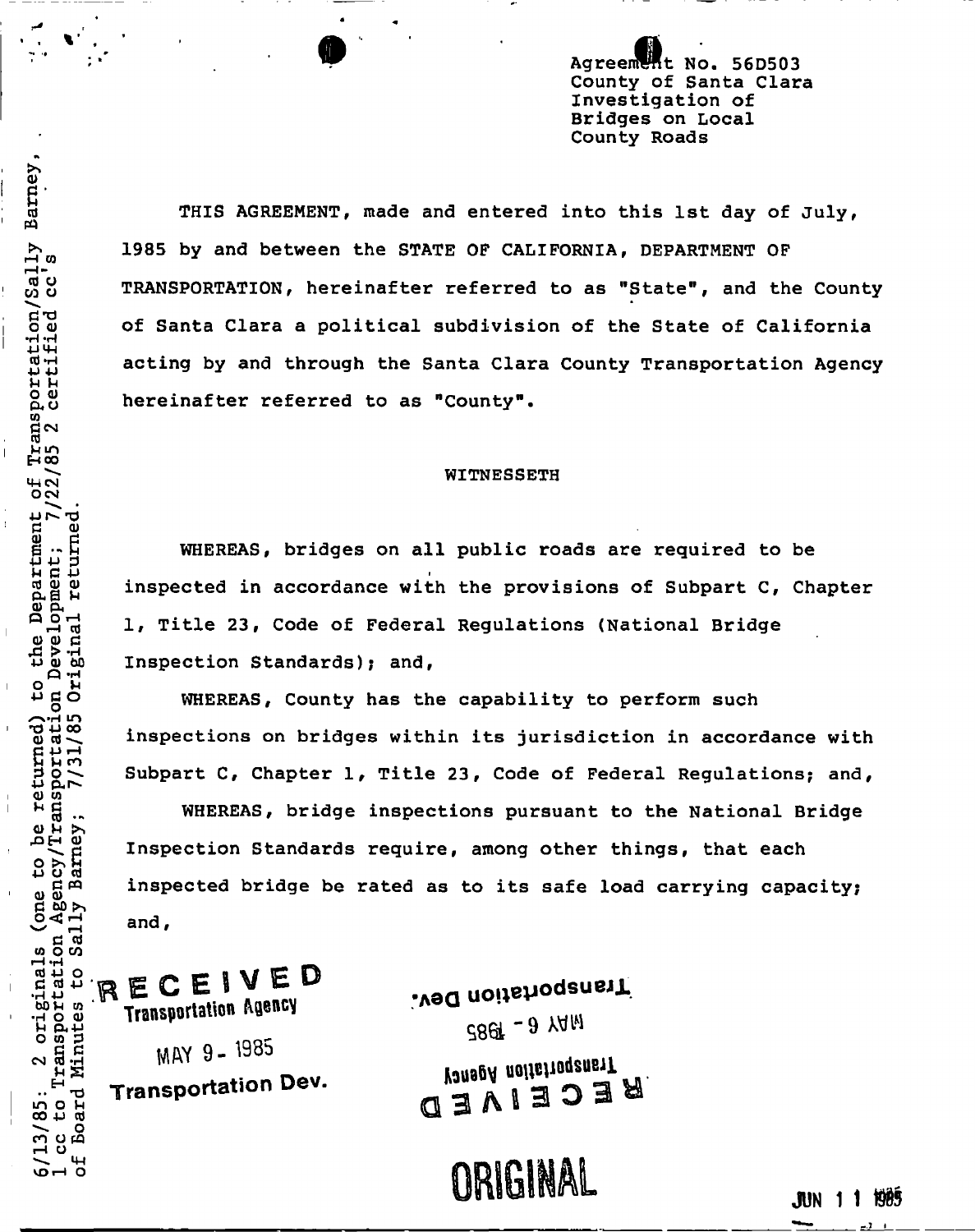# **Agreement NQ. 56D503**  n

WHEREAS, pursuant to California Vehicle Code Sections 35750 and 35751, State may conduct engineering investigations to determine the maximum weight of vehicle and load which a bridge may safely sustain; and,

WHEREAS, information obtained by County as a result of its safety inspections of bridges under Subpart C, Chapter 1, Title 23, Code of Federal Regulations will enable State to meet its responsibilities under said Subpart C and under Vehicle Code Sections 35750 and 35751;

NOW THEREFORE, in consideration of the premises and mutual undertakings of the parties hereto, as hereinafter set forth, State and County agree as follows:

## ARTICLE I - Statement of Work

County shall conduct engineering investigation and inspection of 85 bridges located on local roads under County's jurisdiction, which bridges are listed on the attached Exhibit "B" made a part of this agreement. The inspection shall consider structural condition including structural capacity, evaluation of components, materials and structural integrity of each bridge. This inspection shall be completed and documented within two years and 60 days of the Inspection Date listed on Exhibit B. The engineering investigation and inspection of each bridge shall be conducted, tabulated and recorded by County in accordance with Subpart C, Chapter 1, Title 23, Code of Federal Regulations including AASHTO "Manual for Maintenance Inspection of Bridges 1983" all of which are by reference made a part hereof.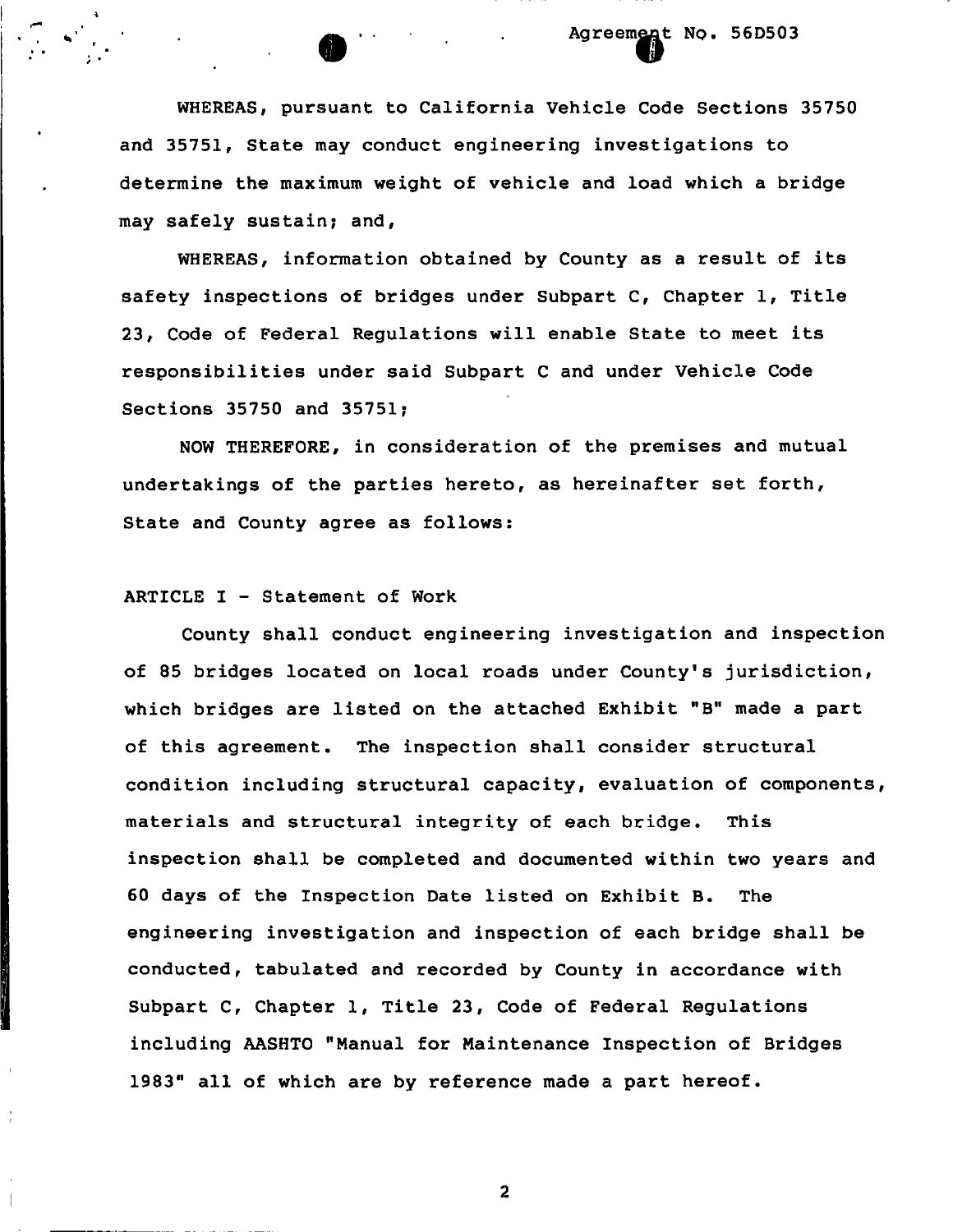County shall submit its findings on State Form DH-0S-M19 (Supplementary Bridge Report) or a reasonable facsimile. These reports shall be legible and complete and clearly show any changes in the condition of the structure from previous reports. Headings on the report shall be as shown on the attached Sample Report made a part hereof as Exhibit C.

ARTICLE II - Costs

 $\overline{1}$ 

ļ

 $\ddot{\phantom{a}}$ 

 $\mathbf{I}$ 

Upon satisfactory completion of engineering investigation and inspection and submission of acceptable reports, State will pay County the lump sum of \$10,710.00 as full compensation for all work performed under this agreement including salaries, fringe benefits, travel costs and report preparation costs. The lump sum amount is subject to adjustment in the event of significant increases or decreases in the scope of the work. Any such adjustments will be set forth in a regularly executed and approved amendment to this agreement.

ARTICLE III - Method of Payment

State agrees to pay County the total amount due upon submission by County of all bridge reports and an invoice addressed to the state's contract administrator at the following address:

> John A. Creed Department of Transportation Room 3120 1120 "N" Street Sacramento, CA 95814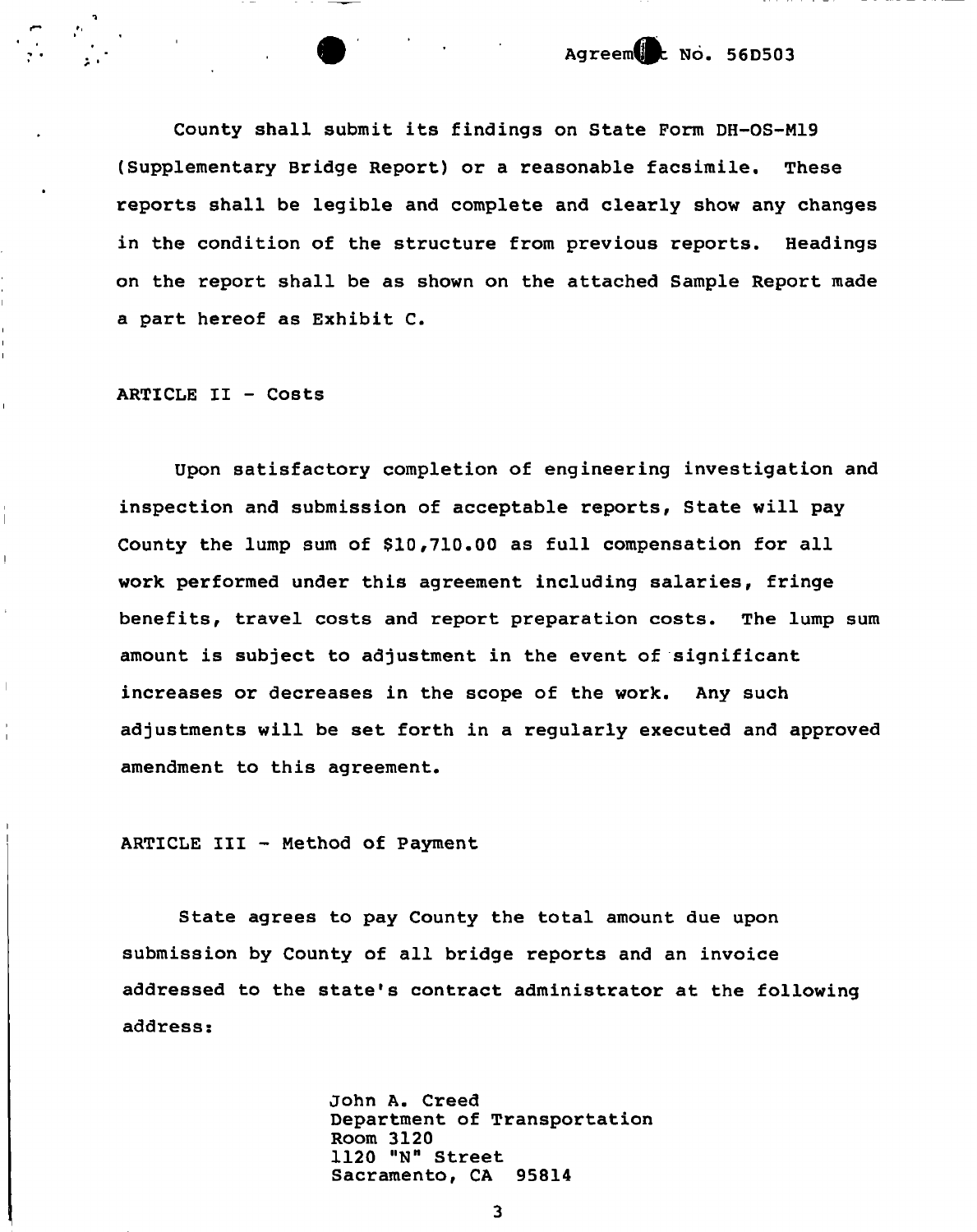Interim payments may be made upon submission by County of a minimum of 25 bridge reports, along with a proper invoice. The amounts payable as progress payments will be determined by the ratio that the number of submitted reports bears to the total reports required, with such ratio applied to the total lump sum amount payable under the contract.

ARTICLE IV - Cost Limitation

Total amount payable by State to the County under this agreement shall not exceed \$10,710.00.

ARTICLE V - Subcontracting

County shall not be permitted to subcontract any portion of the work under this agreement without the express written consent of the State.

ARTICLE VI - Completion Date

This agreement shall terminate on completion of this project or one year from the date of this agreement whichever occurs first.

ARTICLE VII - Project Inspection

The Federal Highway Administration and the State may review and inspect the County's activities during the progress of the project.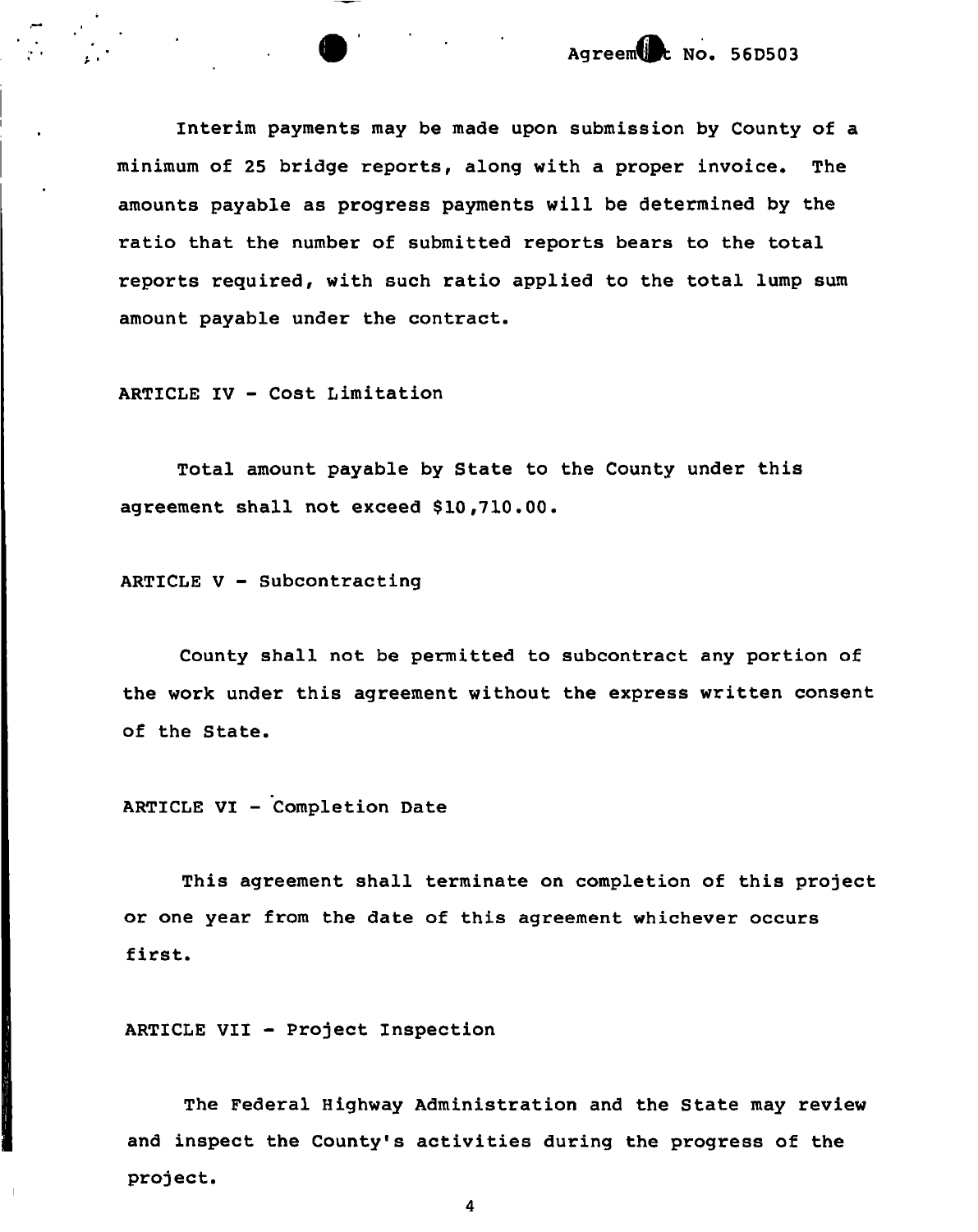^ . Agreem^t N**Q**. 56D503

#### ARTICLE VIII - Accounting Records

County shall maintain accounting records and supporting documents pertaining to costs incurred which records and documents shall be kept available for inspection and audit purposes by the authorized representatives of the State and the Federal Highway Administration during the contract period and thereafter for three years from the date of final payment of Federal funds hereunder.

## ARTICLE IX - Ownership of Data

All data, maps, photographs, and other material collected or prepared under this agreement shall become the property of the County. Duplicate copies of such data shall be provided to the State upon request.

#### ARTICLE X - Agreement Termination

This agreement may be terminated by either party upon thirty days written notice to the other party hereto. All work performed pursuant to this agreement and prior to the date of termination may be claimed for reimbursement by County subject to the provisions of ARTICLES II, III, AND IV herein.

ARTICLE XI - Assignability

County shall not assign or transfer interest in this agreement without the prior written consent of the State.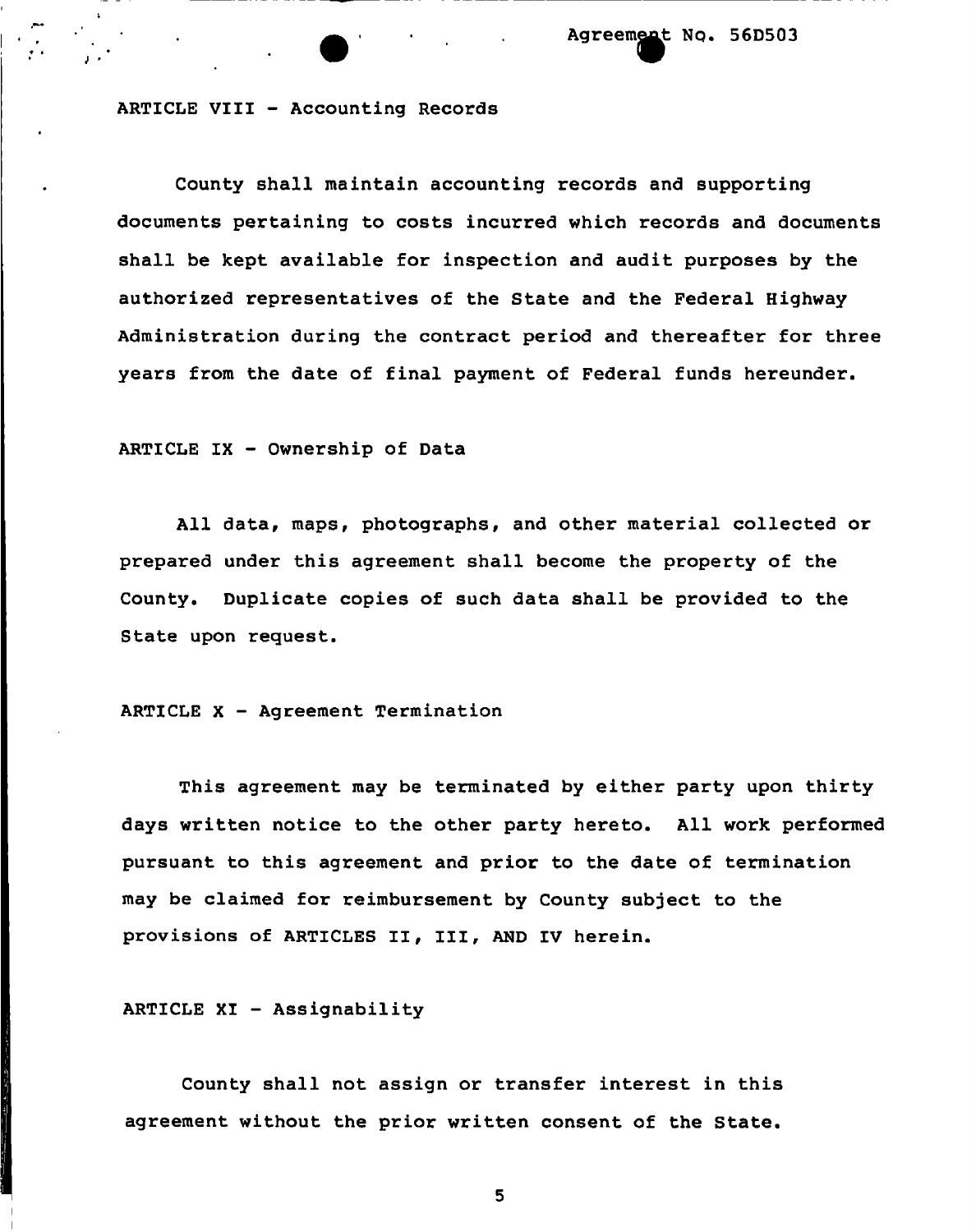ARTICLE XII - Amendment

It is mutually understood and agreed that no alteration or variation of the terms of this agreement, or any subcontract requiring the approval of the State shall be valid unless made in writing, signed by the parties hereto, and approved by all participating parties.

ARTICLE XIII - Equal Opportunity Assurance

During the performance of this agreement, the County agrees to comply with the attached Appendix A, relative to nondiscrimination on federally-assisted projects, which is incorporated into this agreement,

ARTICLE XIV - Indemnification

 $\overline{1}$ 

Ļ

 $\mathbf{I}$ 

 $\overline{\phantom{a}}$ 

 $\overline{\phantom{a}}$ 

j.

It is mutually agreed that neither State nor any officer or employee thereof shall be responsible for any damage or liability occurring by reason of anything done or omitted to be done by County or in connection with any work, authority or jurisdiction delegated to County under this agreement. It is also agreed that, pursuant to Government Code Section 895.4, County shall fully indemnify and hold STATE harmless from any liability imposed for injury (as defined by Government Code Section 810.8) occurring by reason of anything done or omitted to be done by County under or in connection with any work, authority or jurisdiction delegated to County under this agreement.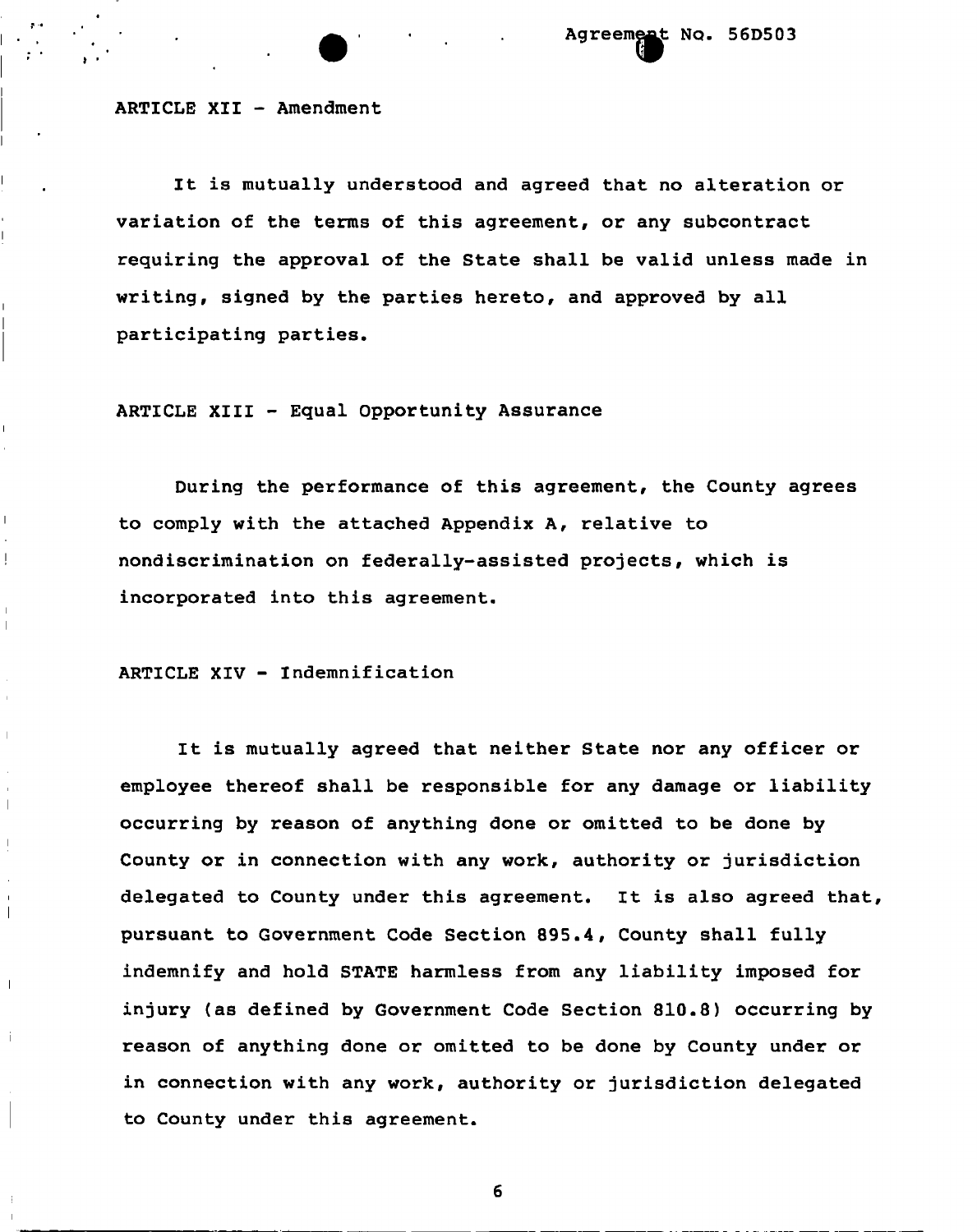IN WITNESS WHEREOF, the parties hereto have executed this Agreement in duplicate the day and year first above written.

APPROVED AS TO FORM:

Attorney, Department of Transportation

APPROVED AS TO FORM: And Ligality

DEPUTY COUNTY COUNSEL

STATE OF CALIFORNIA DEPARTMENT OF TRANSPORTATION

**SALLY BARNEY DEPARTMENTAL CONTRACT OFFICER** 

COUNTY-OF SANTA CLARA By Chairperson, Beard of Supervisors **Roabhla bo**R 'ST  $\mathbf{o}$ Clerk of the Board of Supervisor!

**QONALD M. RAINS** 

 $\overline{7}$ 

**"I hereby further certify that all conditions for exemptions have been complied with and this document is exempt from the Department of General Services approval."** 

Signed

**SALLY BARNEY DEPARTMENTAL CONTRACT OFFICER** 

a company and the second company of the property of the company of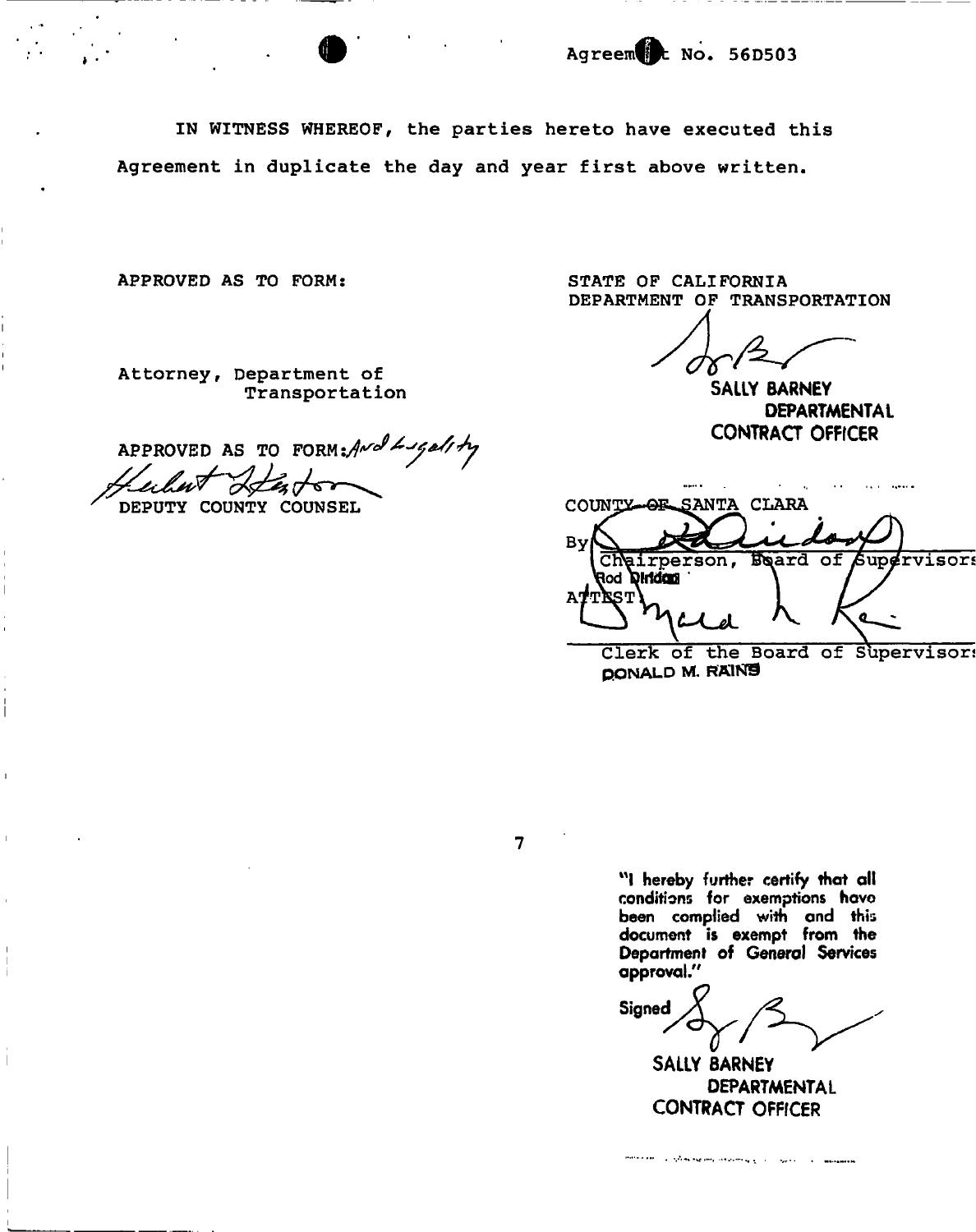|                              | Contract No. |       |
|------------------------------|--------------|-------|
| DEPARTMENT OF TRANSPORTATION |              | Sheet |
| <b>APPENDIX A</b>            |              |       |

 $\bullet$  6  $\bullet$  6

During the performance of this contract, the contractor, for itself, its assignees and successors in interest (hereinafter referred to as the "contractor") agrees as follows:

- **(1) Compliance with Regulations:** The contractor shall comply with regulations relative to Title VI (non-discrimination in federally-assisted programs of the Department of Transportation - Title 49 Code of Federal Regulations Part 21 -Effectuation of Title VI of the 1964 Civil Rights Act). Title VI provides that the recipients of federal-assistance will implement and maintain a policy of non-discrimination in which no person in the state of California shall, on the basis of race, color, national origin, religion, sex, age, disability, be excluded from participation in, denied the benefits of or subjected to discrimination under any program or activity by the recipients of federal assistance or their assignees and successors in interest.
- **(2) Non-discrimination:** The contractor, with regard to the work performed by it during the contract shall act in accordance with Title VI. Specifically, the contractor shall not discriminate on the basis of race, color, national origin, religion, sex, age, or disability in the selection and retention of subcontractors, including procurement of materials and leases of equipment The contractor shall not participate either directly or indirectly in the discrimination prohibited by Section 21.5 of the U.S. DOTs Regulations, including employment practices when the contract covers a program whose goal is employment
- **(3) Solicitations for Subcontracts, including Procurements of Materials and Equipment:** In all solicitations, either by competitive bidding or negotiation made by the contractor for work to be performed under a subcontract, including procurements of materials or leases of equipment, each potential subcontractor or supplier shall be notified by the contractor of the contractor's obligations under this contract and the Regulations relative to non-discrimination on the grounds of race, color or national origin.
- **(4) Information and Reports:** The contractor shall provide all information and reports required by the Regulations, or directives issued pursuant thereto, and shall permit access to its books, records, accounts, other sources of information, and its facilities as may be determined by the State Department of Transportation or the Federal Highway Administration to be pertinent to ascertain compliance with such Regulations or directives. Where any information required of a contractor is in the exclusive possession of another who fails or refuses to furnish this information, the contractor shall so certify to the State Department of Transportation, or the Federal Highway Administration as appropriate, and shall set forth what efforts it has made to obtain the information.
- **(5) Sanctions for Noncompliance:** In the event of the contractor's noncompliance with the non-discrimination provisions of this contract, the State Department of Transportation shall impose such contract sanctions as it or the Federal Highway Administration may determine to be appropriate, including, but not limited to:
	- (a) withholding of payments to the contractor under the contract until the contractor complies, and/or
	- (b) cancellation, termination or suspension of the contract, in whole or in part.
- (6) **Incorporation of Provisions:** The contractor shall include the provisions of paragraph (1) through (6) In every subcontract, including procurements of materials and leases of equipment, unless exempt by the Regulations or directives issued pursuant thereto. The contractor will take such action with respect to any subcontractor or procurement as the State Department of Transportation or the Federal Highway Administration may direct as a means of enforcing such provisions including sanctions for noncompliance: Provided, however, that in the event a contractor becomes involved in, or is threatened with, litigation with a subcontractor or supplier as a result of such direction, the contractor may request the State Department of Transportation to enter into such litigation to protect the interest of the State, and, in addition, the contractor may request the United States to enter into such litigation to protect the interests of the United States

DA3-OBM-1361 (REV. 4/82) FEDERAL FUNDS: OVER \$1,000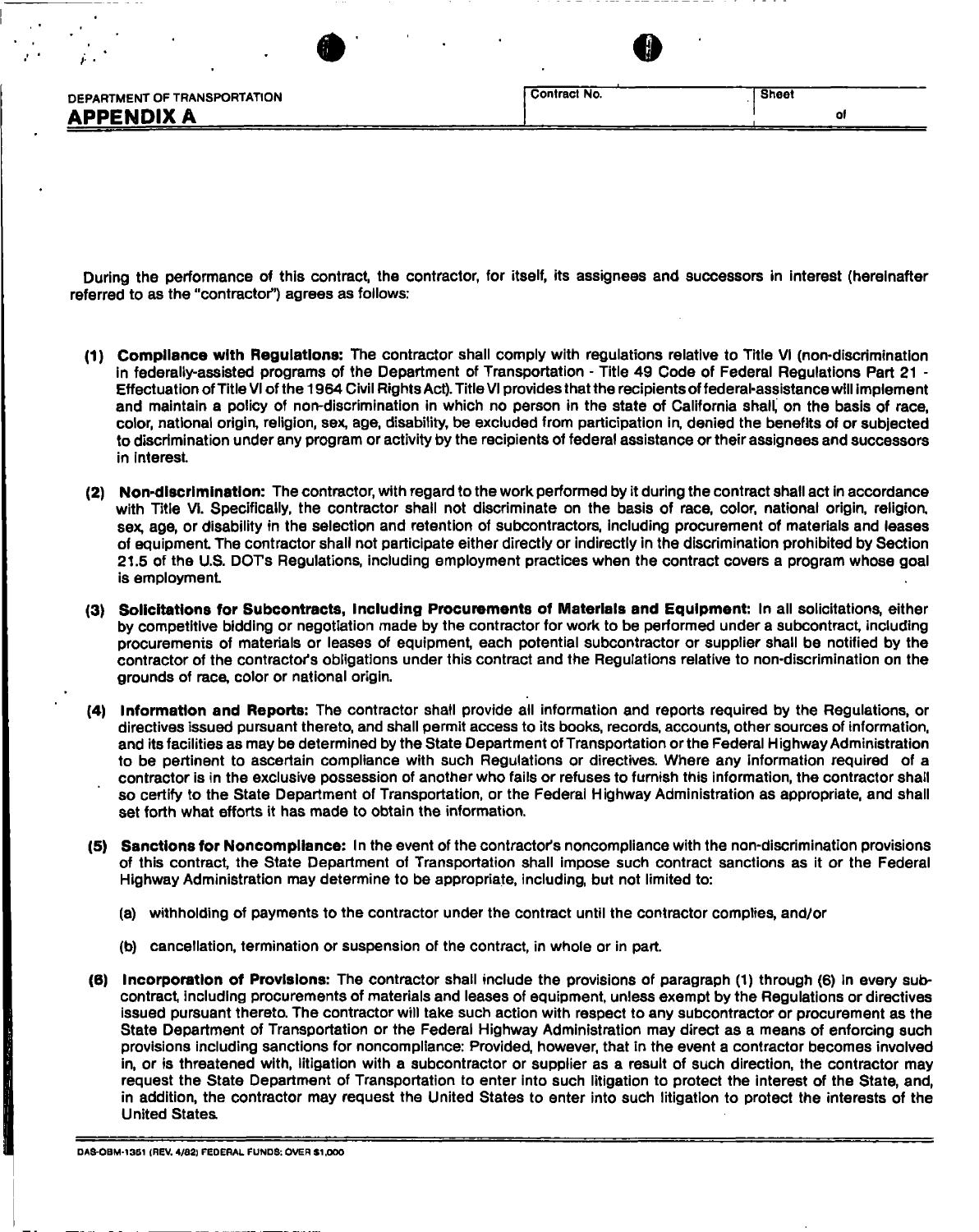Exhibit "B"

 $\sim 100$ 

 $\frac{1}{2}$ 

| <b>BRIDGE</b><br><b>NUMBER</b> | <b>FEATURES</b><br>INTERSECTED | <b>FACILITY</b><br>CARRIED | <b>LOCATION</b>               | <b>CITY</b> | <b>INSPECTION</b><br><b>DATE</b> |
|--------------------------------|--------------------------------|----------------------------|-------------------------------|-------------|----------------------------------|
| $37C - 13$                     | SARATOGA CREEK                 | Stevens Cr Blvd            | Lawrence Expressway           | SC1         | $.08 - 05 - 83$                  |
| $37C - 19$                     | SILVER CREEK                   | Capitol Expwy              | 0.6 Mi E of I-680             | SJs         | $07 - 17 - 83$                   |
| $37C - 43$                     | STEVENS CR (STEVENS CYN)       | Stevens Canyon Rd          | 0.4 Mi S/O Mount Eden Rd      |             | $08 - 30 - 83$                   |
| $37C - 53$                     | LOS GATOS CREEK                | San Tomas Expwy            | Near Junction SH 17 $\lambda$ | Cmb         | $08 - 05 - 83$                   |
| $37C - 64$                     | SIMLA OH (SPTCO)               | Foothill Blvd              | At I-280                      | LAts        | $07 - 13 - 83$                   |
| $37C - 74$                     | <b>GUADALUPE RIVER</b>         | Montaque Expwy             | $0.25$ Mi W of N St           | SJs         | $07 - 16 - 83$ .                 |
| 37C-75L                        | COYOTE CREEK                   | Montague Expwy             | 0.55 Mi SW of SH 17           | SJs         | $07 - 19 - 83$                   |
| $37C - 75R$                    | COYOTE CREEK                   | Montague Expwy             | 0.55 Mi SW of SH 17           | SJs         | $07 - 19 - 83$                   |
| $37C-79$                       | SARATOGA CREEK                 | Calvert Dr                 | Lawerence Expressway          |             | $08 - 05 - 83$                   |
| $37C - 81$                     | SAN TOMAS EXPRESSWAY           | Central Expressway         | At San Tomas Expwy            | SC1.        | $07 - 12 - 83$                   |
| $37C - 83$                     | WINCHESTER BLVD/SPTCO          | San Tomas Expwy            | At Winchester Blvd            | Cmb         | $06 - 15 - 83$                   |
| $37C-83K$                      | CAMPBELL OH (SPTCO)            | San Tomas Expwy            | At Winchester Blvd            | Cmb         | $06 - 15 - 83$                   |
| $37C - 83S$                    | CAMPBELL OH (SPTCO)            | San Tomas Expwy            | Winchester Blvd               | Cmb         | $06 - 15 - 83$                   |
| $37C - 89$                     | ISABEL CREEK                   | San Antonio Vly Rd         | 8.3 Mi E Kincaid Rd           |             | $08 - 08 - 83$                   |
| $37C - 90$                     | SAN ANTONIO CREEK              | San Antonio Val Rd         | 1.8 Mi S of Del Puerto Rd     |             | $08 - 08 - 83$                   |
| $37C - 91$                     | <b>BEAUREGUARD CREEK</b>       | San Antonio Vly Rd         | 1.0 Mi S Del Puerto Rd        |             | $08 - 08 - 83$                   |
| 37C-107                        | LEXINGTON RESERVOIR            | Alma Bridge Rd             | 0.2 Mi E/O SH 17              |             | $08 - 09 - 83$                   |
| $37C - 117$                    | LOYOLA DR OC                   | Loyola Dr                  | At Foothill Expwy             | LAts        | $07 - 13 - 83$                   |
| $37C - 118$                    | STANFORD UNIVERSITY POC        | POC (Junipero)             | Junipero Serra Blvd           | PA          | $08 - 08 - 83$                   |
| 37C-120                        | SAN ANTONIO AV SOH (SPTCO)     | San Antonio Ave            | At Alma St                    | <b>MVw</b>  | $08 - 06 - 83$                   |

 $\sim$ 

 $\rightarrow$ 

 $\mathcal{L}_\mathcal{A}$  is a simple polynomial of the set of the set of the set of the set of the set of the set of the set of the set of the set of the set of the set of the set of the set of the set of the set of the set of the

 $\mathcal{L}^{\mathcal{L}}(\mathcal{A})$  is a set of  $\mathcal{L}^{\mathcal{L}}(\mathcal{A})$ 

 $\sim$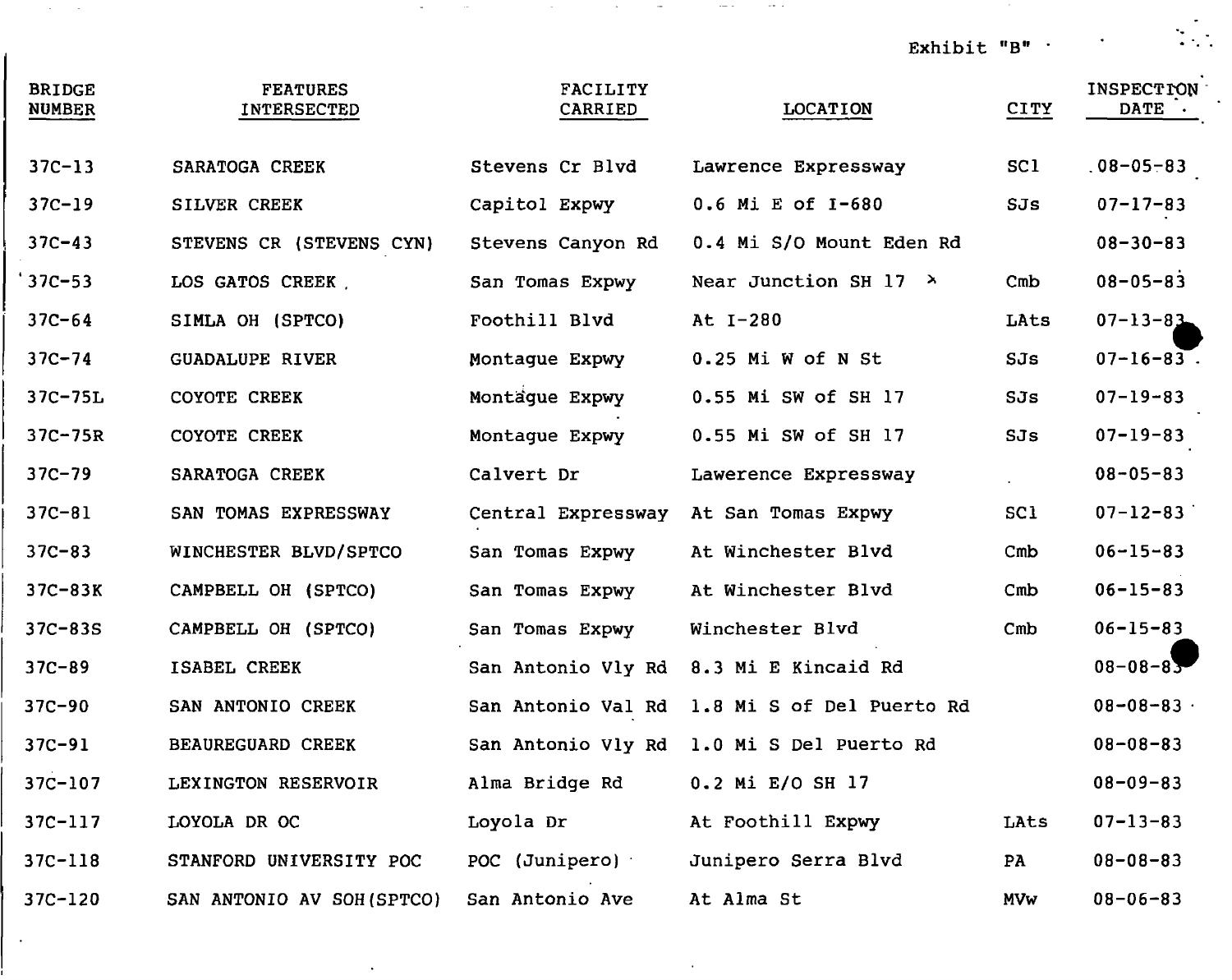| <b>BRIDGE</b><br><b>NUMBER</b> | <b>FEATURES</b><br><b>INTERSECTED</b> | <b>FACILITY</b><br>CARRIED            | <b>LOCATION</b>          | <b>CITY</b>     | <b>INSPECTION</b><br><b>DATE</b> |
|--------------------------------|---------------------------------------|---------------------------------------|--------------------------|-----------------|----------------------------------|
| $37C-121$                      | BAILEY/CENTRAL SOH (SPTCO) Bailey Ave |                                       | At Central Expwy         | <b>MVw</b>      | $08 - 06 - 83$                   |
| $37C - 122$                    | WHISMAN RD OC/OH (SPTCO)              | Whisman Rd                            | At Central Expwy         | <b>MVw</b>      | $08 - 06 - 83$                   |
| $37C - 123$                    | E MIDDLEFIELD RD OC (CENT             | E Middlefield Rd                      | At Central Expwy         | <b>MVw</b>      | $08 - 06 - 83$                   |
| $37C - 124$                    | MATHILDA/CENTRAL EXP SEP              | Mathilda Ave                          | At Central Expwy         | Sunv            | $08 - 06 - 83$                   |
| $37C - 125$                    | SUNNYVALE AVE OC                      | Sunnyvale Ave                         | Central Expressway       | Sunv            | $08 - 06 - 8$                    |
| $37C - 126$                    | MORSE AVE OC                          | Morse Ave                             | Central Expressway       | Sunv            | $08 - 06 - 83$                   |
| 37C-135L                       | PENITENCIA CREEK                      | Piedmont Ave.                         | Near Penitencia Creek Rd | SJs             | $07 - 10 - 83$ .                 |
| 37C-135R                       | PENITENCIA CREEK                      | Piedmont Rd                           | Near Penitencia Creek Rd | SJs             | $07 - 10 - 83$                   |
| $37C - 139$                    | PARKWAY SCHOOL POC                    | POC (San Tomas Exp) N Stevens Cr Blvd |                          | SC <sub>1</sub> | $08 - 05 - 83$                   |
| $37C - 151$                    | PARK BLVD OC (PAGE MILL R             | Park Blvd.                            | Page Mill Road           | PA              | $09 - 08 - 83$                   |
| $37C - 152$                    | PALO ALTO UP (PAGE MILL)              | <b>SPTCO</b>                          | Near Alma St             | PA              | $09 - 08 - 83$                   |
| $37C - 153$                    | PALO ALTO UP (PAGE MILL)              | <b>SPTCO</b>                          | Near Alma St             | PA              | $09 - 08 - 83$                   |
| $37C-154L$                     | STEVENS CREEK RD                      | Lawrence Expwy                        | Stevens Cr Rd            | SC <sub>1</sub> | $08 - 05 - 82$                   |
| $37C - 154R$                   | STEVENS CREEK RD                      | Lawrence Expwy                        | Stevens Cr Rd            | SC1             | $08 - 05 - 83$                   |
| $37C - 166$                    | <b>ANDERSON RSVR</b>                  | Dunne Ave<br>and the state of         | At South Tip of Lake     |                 | $08 - 31 - 83$                   |
| $37C - 173$                    | LOS GATOS CR (ALMA)                   | Aldercroft Hts Rd                     | 0.4 Mi E/O Old SC Hwy    |                 | $08 - 09 - 83$                   |
| $37C - 174$                    | RUNDEL CR (BRIGGS)                    | Bear Cr Rd                            | Near Alma College        |                 | $08 - 09 - 83$                   |
| $37C - 179$                    | PAGE MILL RD                          | Alma St                               | Page Mill Rd             | PA              | $08 - 08 - 83$                   |

37C-180 ALMA ST UTILITY OC Culvert (PageMi11) Near Page Mill Expway PA 08-08-83

Exhibit "B" Page Two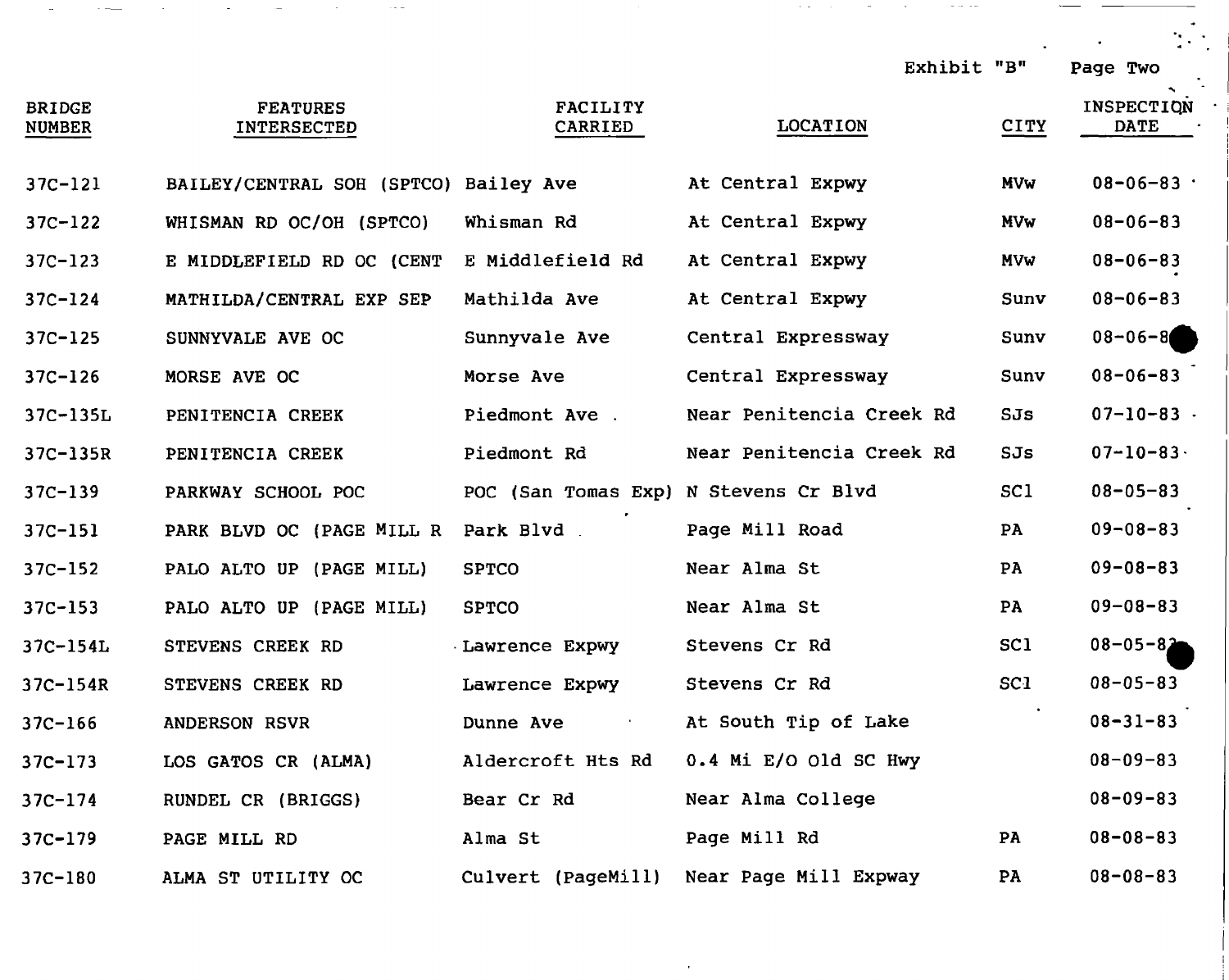|                                |                                       |                            |                           | EXhibit "B"     | Page Three                |
|--------------------------------|---------------------------------------|----------------------------|---------------------------|-----------------|---------------------------|
| <b>BRIDGE</b><br><b>NUMBER</b> | <b>FEATURES</b><br><b>INTERSECTED</b> | <b>FACILITY</b><br>CARRIED | <b>LOCATION</b>           | <b>CITY</b>     | INSPECTION<br><b>DATE</b> |
| $37C - 181$                    | FAIROAKS AVE OC                       | Fairoaks Ave               | Central Expressway        | Sunv            | $08 - 06 - 83$            |
| $37C - 182$                    | WOLFE RD UC                           | Central Expwy              | Central Expressway        | Sunv            | $08 - 06 - 83$            |
| $37C - 183$                    | CENTRAL-LAWRENCE EXP SEP              | Central Expwy              | Lawrence Expwy            | SC <sub>1</sub> | $08 - 06 - 83$            |
| 37C-184L                       | SAN TOMAS AQUINO CR                   | Central Expwy              | Near San Tomas Expwy      | SC1             | $07 - 12 - 83$            |
| 37C-184R                       | SAN TOMAS AQUINO CR                   | Central Expwy              | Near San Tomas Expwy      | SC1             | $07 - 12 - 8$             |
| $37C - 185$                    | SANTA CLARA-SAN JOSE UP               | <b>SPTCO</b>               | Central Expwy             | SJs             | $07 - 16 - 83$            |
| 37C-186L                       | STEVENS CREEK                         | Central Expwy              | Near SH 85                | <b>MVW</b>      | $08 - 06 - 83$            |
| 37C-186R                       | <b>STEVENS CREEK</b>                  | Central Expwy              | Near SH 85                | <b>MVW</b>      | $08 - 06 - 83$            |
| $37C - 191$                    | RINCON AVE POC                        | POC                        | San Tomas Expwy           | Cmb             | $08 - 05 - 83$            |
| $37C - 196$                    | ARQUES AVE OC                         | Arques Ave                 | Central Expressway        | Sunv            | $08 - 06 - 83$            |
| $37C - 197$                    | SANTA CLARA OH (SPTCO)                | San Tomas Expwy            | At SP Tracks              | SC <sub>1</sub> | $07 - 21 - 83$            |
| $37C - 198$                    | SUNNYVALE OH (SPTCO)                  | Lawrence Expwy             | 0.25 Mi South Kifer Rd    | Sunv            | $07 - 12 - 83$            |
| $37C - 201$                    | LAFAYETTE ST/SPTCO                    | Montague Expwy             | At Intersection           | SC1             | $08 - 21 - 82$            |
| $37C - 208$                    | LAKEDALE POC                          | POC.                       | Lawrence Expwy            | Sunv            | $07 - 12 - 83$            |
| 37C-270                        | PARK AVE UP                           | <b>SPTCO</b>               | 0.2 Mi E Sunol Ave        | SJs             | $07 - 17 - 83$            |
| $37C - 288$                    | SARATOGA CREEK                        | Bollinger Rd               | Near Lawrence Expwy       | SJs             | $08 - 05 - 83$            |
| $37C - 324$                    | CALABAZAS CREEK                       | Central Expressway         | 0.5 Mi E Lawrence Expwy   | Sunv            | $08 - 06 - 83$            |
| $37C - 506$                    | HOOKER CREEK                          | Aldercroft Hts Rd          | 2.12 Mi S Los Gatos SC Rd |                 | $08 - 09 - 83$            |
| 37C-507                        | LOS GATOS CREEK                       | Aldercroft Hts Rd          | 2.12 Mi S Los Gatos SC Rd |                 | $08 - 09 - 83$            |
| $37C - 508$                    | LOS GATOS CREEK                       | Aldercroft Hts Rd          | 2.38 Mi S Los Gatos SC Rd |                 | $08 - 09 - 83$            |

 $\sim$ 

نيول ميون <u>منه 14</u> سنڌ<sup>.</sup>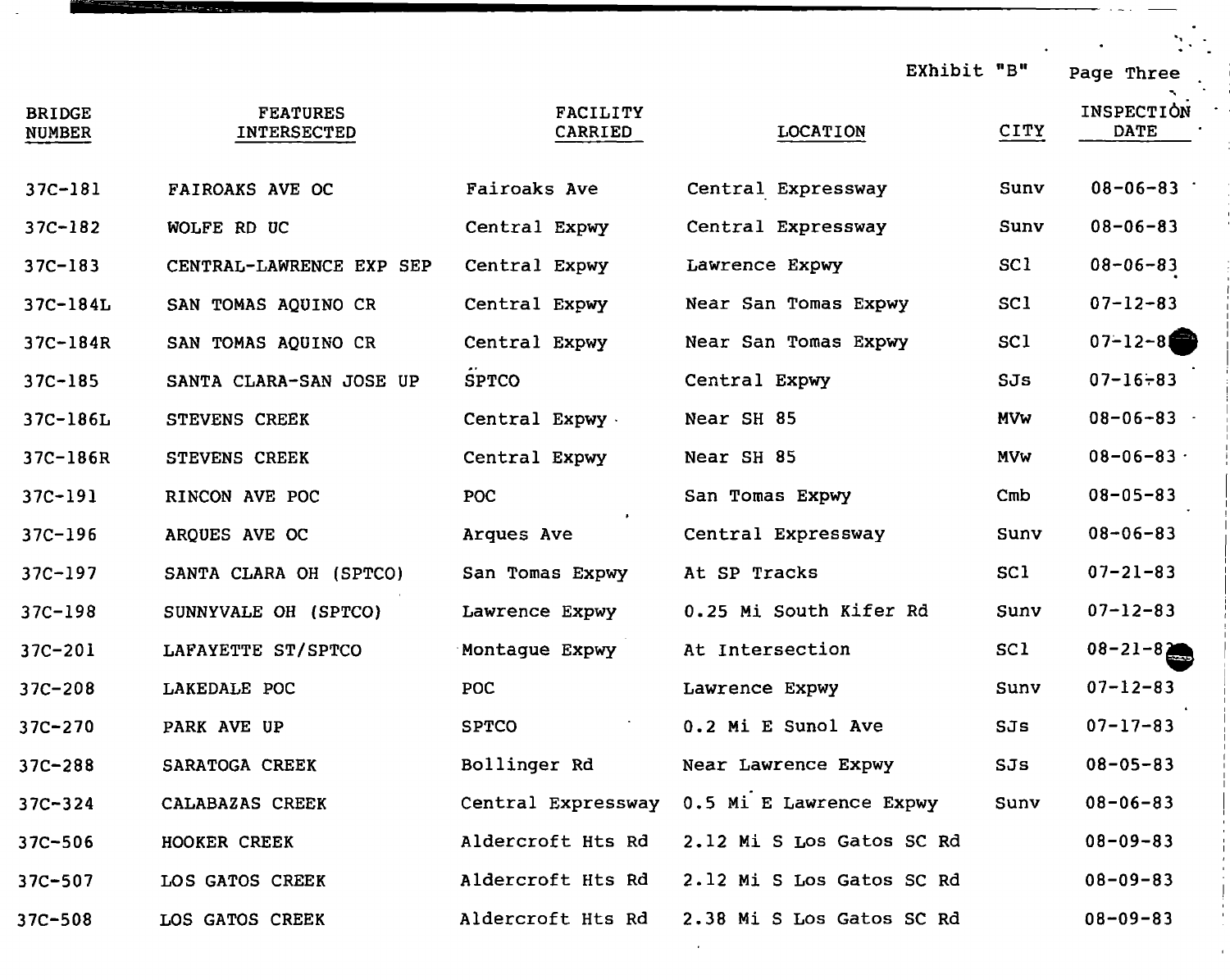| <b>BRIDGE</b><br><b>NUMBER</b> | <b>FEATURES</b><br>INTERSECTED | <b>FACILITY</b><br>CARRIED            | Exhibit "B"<br><b>LOCATION</b>            | CITY | $\mathcal{L}^{\text{max}}$<br>Page Four<br><b>INSPECTION</b><br><b>DATE</b> |
|--------------------------------|--------------------------------|---------------------------------------|-------------------------------------------|------|-----------------------------------------------------------------------------|
| $37C - 512$                    | PENITENCIA CREEK               |                                       | Alum Rock Falls Rd 1.8 Mi NE of Park Gate |      | $08 - 08 - 83$                                                              |
| $37C - 513$                    | LOS TRANCOS CREEK              | Arastradero Road                      | Just E Alpine Rd                          |      | $08 - 30 - 83$                                                              |
| $.37C - 514$                   | ARROYO HONDO CREEK             | Arroyo Hondo Rd                       | 6.3 Mi from Felter Rd                     |      | $09 - 14 - 83$                                                              |
| $37C - 523$                    | LITTLE LLAGAS CREEK            | Center Ave                            | 0.3 Mi South of Church St                 |      | $08 - 10 - 83$                                                              |
| $37C - 530$                    | <b>BEAUREGUARD CREEK</b>       | Del Puerto Rd                         | 2.0 M E of San Antonio Rd                 |      | $08 - 08 - 8$                                                               |
| $37C - 543$                    | ISABEL CREEK                   | Kincaid Road                          | 3.5 Mi N Mt Hamilton Road                 |      | $08 - 08 - 83$                                                              |
| $37C - 548$                    | <b>FISHER CREEK</b>            | Laguna Ave .                          | 0.1 Mi W Santa Teresa Blvd                |      | $08 - 09 - 83$                                                              |
| $37C - 552$                    | COYOTE CREEK                   | Taylor/Mabury Rd                      | Btwn SH 101 & Kings Rd                    | SJs  | $08 - 18 - 83$                                                              |
| $37C - 553$                    | HALE CREEK                     | Magdalena Court                       | West Magdalena Ave                        |      | $08 - 29 - 83$                                                              |
| $37C - 556$                    | <b>COYOTE CREEK</b>            | Old Alvso Milpt Rd                    | 0.3 Mi from State Hwy 237                 |      | $08 - 30 - 83$                                                              |
| $37C - 558$                    | MATADERO CREEK                 | Old Page Mill Road                    | 0.5 Mi N of I-280                         |      | $08 - 07 - 83$                                                              |
| $37C - 559$                    | MATADERO CREEK                 | Old Page Mill Road                    | 0.6 Mi N of I-280                         |      | $08 - 07 - 83$                                                              |
| $37C - 560$                    | MATADERO CREEK                 | Old Page Mill Road 0.9 Mi N of I-280  |                                           |      | $08 - 07 - 82$                                                              |
| $37C - 561$                    | MATADERO CREEK                 | Old Pagemill Road                     | 1.1 Mi N of I-280                         |      | $08 - 07 - 83$                                                              |
| $37C - 565$                    | FISHER CREEK                   | <b>Richmond Ave</b><br>$\sim 10^{-1}$ | 0.2 Mi W Santa Teresa Blvd                |      | $08 - 10 - 83$                                                              |
| $37C - 567$                    | SAN FELIPE CREEK               |                                       | San Felipe Rd No 2 1.6 Mi from Metcalf Rd |      | $08 - 30 - 83$                                                              |
| $37C - 570$                    | <b>STEVENS CREEK</b>           | Stevens Cyn Rd                        | 0.3 Mi S/O Mt Eden Rd                     |      | $08 - 30 - 83$                                                              |
| $37C - 571$                    | <b>STEVENS CREEK</b>           | Stevens Cyn Rd                        | 0.5 Mi. SW/O Mt Eden Rd                   |      | $08 - 30 - 83$                                                              |
| $37C - 572$                    | STEVENS CREEK                  | Stevens Cyn Rd                        | 0.8 Mi SW/O Mt Eden Rd                    |      | $08 - 30 - 83$                                                              |
| $37C - 573$                    | STEVENS CREEK                  | Stevens Cyn Rd                        | 1.0 Mi SW/O Mt Eden Rd                    |      | $08 - 30 - 83$                                                              |
|                                |                                |                                       |                                           |      |                                                                             |

 $\epsilon$ 

 $\frac{1}{2}$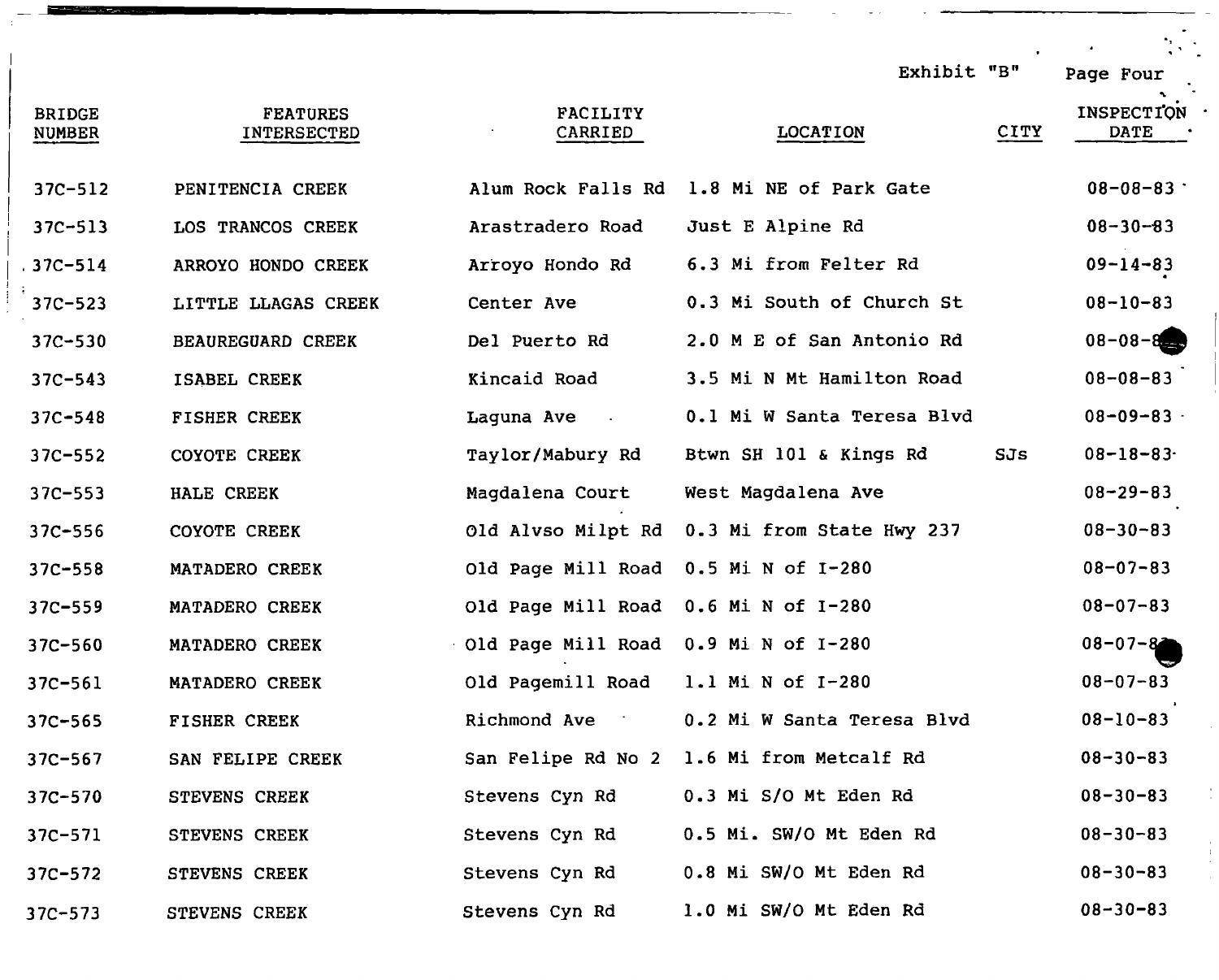|                                |                                       |                            | Exhibit "B"             |             | Page Five                        |
|--------------------------------|---------------------------------------|----------------------------|-------------------------|-------------|----------------------------------|
| <b>BRIDGE</b><br><b>NUMBER</b> | <b>FEATURES</b><br><b>INTERSECTED</b> | <b>FACILITY</b><br>CARRIED | <b>LOCATION</b>         | <b>CITY</b> | <b>INSPECTION</b><br><b>DATE</b> |
| $37C - 574$                    | <b>STEVENS CREEK</b>                  | Stevens Cyn Rd             | 2.5 Mi SW/O Mt Eden Rd  |             | $08 - 30 - 83$                   |
| $37C - 575$                    | STEVENS CREEK                         | Stevens Cyn Rd             | 2.7 Mi. SW/O Mt Eden Rd |             | $08 - 30 - 83$                   |
| $37C - 576$                    | STEVENS CREEK                         | Stevens Cyn Rd             | 2.9 Mi S/O Mt Eden Rd   |             | $08 - 30 - 83$                   |
| $37C - 577$                    | <b>STEVENS CREEK</b>                  | Stevens Cyn Rd             | 3.2 Mi S/O Mt Eden Rd   |             | $08 - 30 - 83$                   |
| $37C - 578$                    | STEVENS CREEK                         | Stevens Cyn Rd             | 3.6 Mi S/O Mt Eden Rd   |             | $08 - 29 - 8$                    |
| $37C - 584$                    | LOS GATOS CREEK                       | Wrights Station Rd         | 1.5 Mi N/O Morrel Rd    |             | $08 - 08 - 83$                   |

**Contract Contract** 

 $\mathcal{L}(\mathcal{L}(\mathcal{L}(\mathcal{L}(\mathcal{L}(\mathcal{L}(\mathcal{L}(\mathcal{L}(\mathcal{L}(\mathcal{L}(\mathcal{L}(\mathcal{L}(\mathcal{L}(\mathcal{L}(\mathcal{L}(\mathcal{L}(\mathcal{L}(\mathcal{L}(\mathcal{L}(\mathcal{L}(\mathcal{L}(\mathcal{L}(\mathcal{L}(\mathcal{L}(\mathcal{L}(\mathcal{L}(\mathcal{L}(\mathcal{L}(\mathcal{L}(\mathcal{L}(\mathcal{L}(\mathcal{L}(\mathcal{L}(\mathcal{L}(\mathcal{L}(\mathcal{L}(\mathcal{$ 

 $\mathcal{L}^{\text{max}}_{\text{max}}$  ,  $\mathcal{L}^{\text{max}}_{\text{max}}$ 

 $\hat{\mathcal{A}}$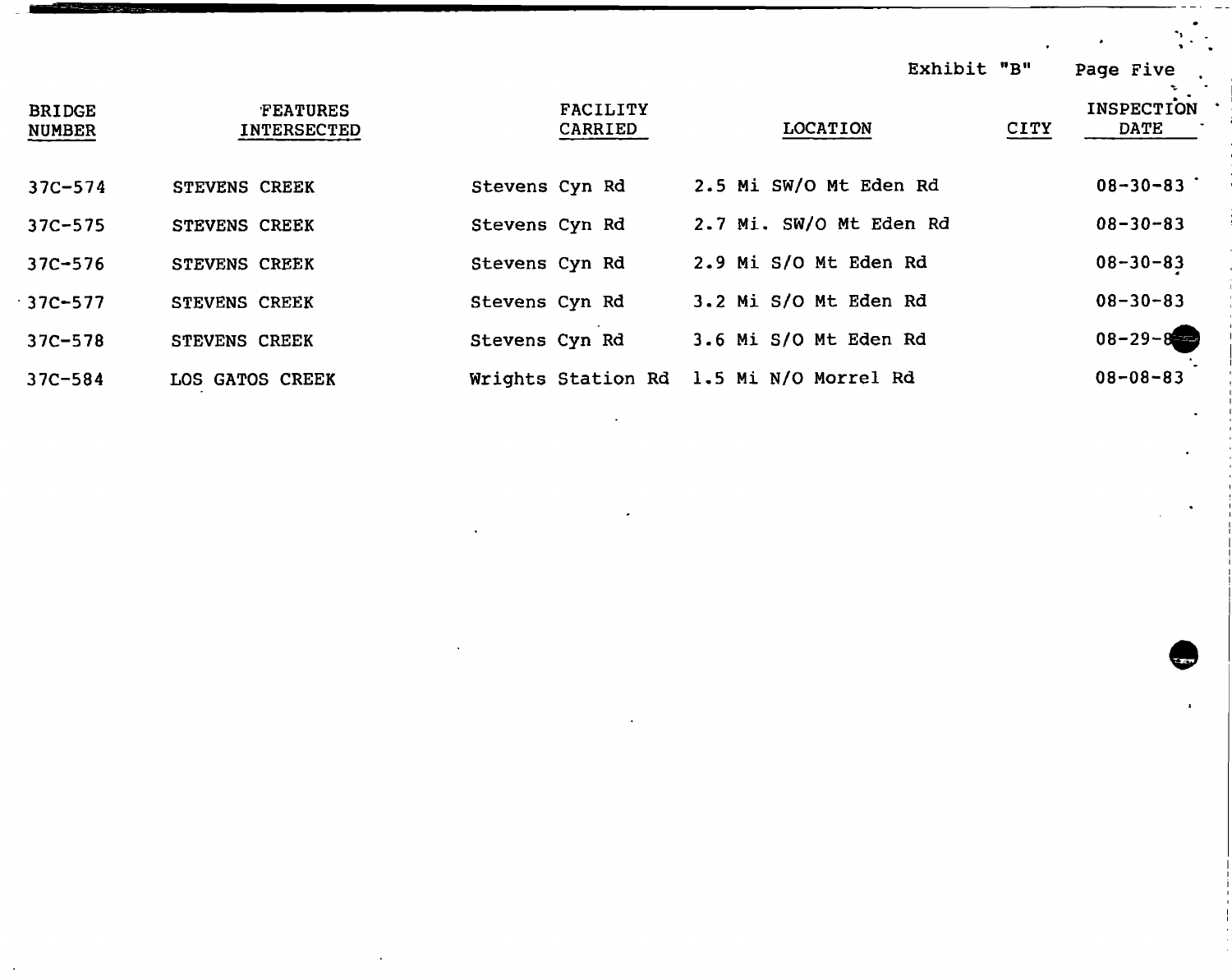| STATE OF CALIFORNIA<br>DEPARTMENT OF TRANSPORTATION<br>SUPPLEMENTARY BRIDGE REPORT                                              |                      | EXHIBIT "C"              |
|---------------------------------------------------------------------------------------------------------------------------------|----------------------|--------------------------|
| DS-M19 (REV. 2/75)<br>Prepared by:<br>TRANSPORTATION AGENCY<br>SANTA CLARA COUNTY                                               |                      |                          |
|                                                                                                                                 |                      |                          |
| <b>CONDITION RATING:</b><br>Deck __________ Superstructure _____________ Substr. & Pipes __________________ Overali ___________ |                      | <b>APPRAISAL RATING:</b> |
| Channel & Channel Protection _______________Retaining Walls ____________________                                                |                      |                          |
| Widenable? Yes $\Box$<br>No $\Box$                                                                                              | $Conditional$ $\Box$ |                          |
| Action Required by District: Yes No C                                                                                           |                      |                          |
| ADT:                                                                                                                            |                      |                          |
| BYPASS DETOUR LENGTH:                                                                                                           |                      |                          |
| <b>BRIDGE CLOSED</b>                                                                                                            |                      |                          |
| RATING                                                                                                                          |                      |                          |
| <b>ENCROACHMENTS</b>                                                                                                            |                      |                          |
| <b>SIGNS</b>                                                                                                                    |                      |                          |
| EXISTING POSTING                                                                                                                |                      |                          |
| PAINT                                                                                                                           |                      |                          |
| WORK DONE                                                                                                                       |                      |                          |
| CONDITION OF STRUCTURE                                                                                                          |                      |                          |
| LOAD CAPACITY                                                                                                                   |                      |                          |
| RESCIND POSTING                                                                                                                 |                      |                          |
| WITHDRAW PREVIOUS RECOMMENDATIONS                                                                                               |                      |                          |
| RECOMMENDED POSTING                                                                                                             |                      |                          |
|                                                                                                                                 |                      |                          |

 $\sim$   $-$ 

Ť

Ĵ.  $\mathbf{u}$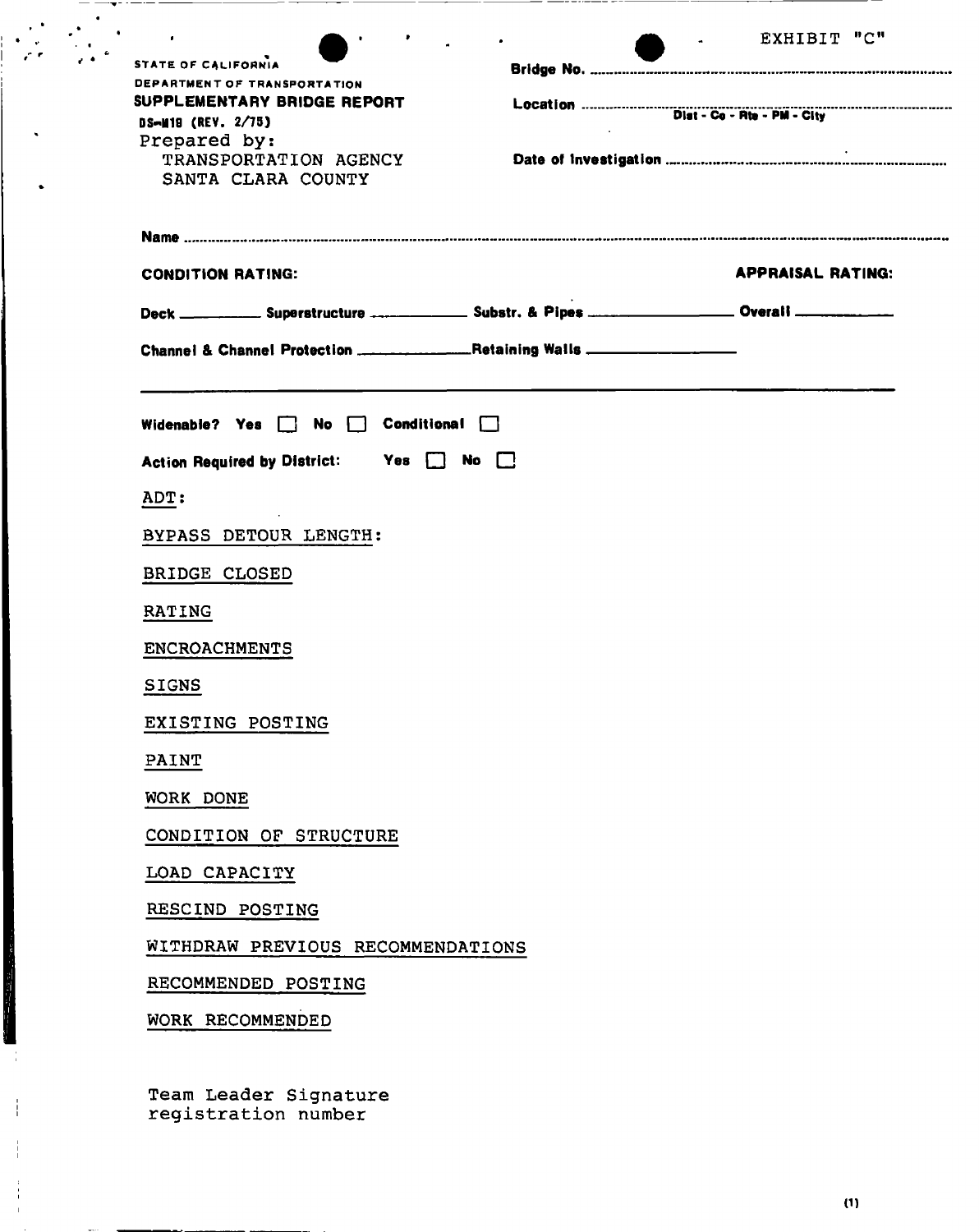*tZaui\*^ t 0 fajyot^\** ^

| SOURCE |                                                                                                                                                  | <b>CHARGF</b> |                |  |                        |  |                                        |    | <b>EXP AUTH</b> |                 |                                 |                       |                   |               |               | SPECIAL DESIGNATION |                   |                |                           |       | 얰 | <b>FISCAL</b> | <b>ENCUMBRANCE</b> |  |
|--------|--------------------------------------------------------------------------------------------------------------------------------------------------|---------------|----------------|--|------------------------|--|----------------------------------------|----|-----------------|-----------------|---------------------------------|-----------------------|-------------------|---------------|---------------|---------------------|-------------------|----------------|---------------------------|-------|---|---------------|--------------------|--|
| DIST   | <b>UNIT</b>                                                                                                                                      | DIST          | <b>UNIT</b>    |  |                        |  | GEN. LED   SUB-ACCT.<br>WORK ORDER NO. |    |                 | SUB JOB NO.     |                                 | <b>FROW PARCEL NO</b> |                   | <b>OBJECT</b> | <b>AMOUNT</b> |                     | <b>CR</b><br>YEAR |                | <b>DOCUMENT</b><br>NUMBER |       |   |               |                    |  |
|        |                                                                                                                                                  |               |                |  |                        |  |                                        | 医冠 |                 | <b>LOCATION</b> |                                 |                       | <b>BRIDGE NO.</b> |               |               |                     |                   |                |                           |       |   |               |                    |  |
|        | 566122                                                                                                                                           |               |                |  |                        |  | 9612131011                             |    |                 |                 |                                 |                       |                   | 6032          |               | $10,710$  00        |                   |                |                           |       |   |               |                    |  |
|        |                                                                                                                                                  |               |                |  |                        |  |                                        |    |                 |                 |                                 |                       |                   |               |               |                     |                   |                |                           |       |   |               |                    |  |
|        |                                                                                                                                                  |               |                |  |                        |  |                                        |    |                 |                 |                                 |                       |                   |               |               |                     |                   |                |                           |       |   |               |                    |  |
|        | I hereby certify upon my own personal knowledge that budgeted funds<br>are evailable for the period and purpose of the expenditure stated above. |               |                |  |                        |  |                                        |    |                 |                 | SIGNATURE OF ACCOUNTING OFFICER |                       |                   |               |               | DATE                |                   |                |                           |       |   |               |                    |  |
|        | TEM <sub>2660</sub><br>001-042                                                                                                                   |               | <b>CHAPTER</b> |  | <i><b>STATUTES</b></i> |  | 1985                                   |    |                 |                 | <b>FISCAL YEAR</b><br>85/86     |                       |                   |               |               |                     |                   | $\overline{u}$ |                           | - PGI |   |               |                    |  |
|        | ∆/.∆2                                                                                                                                            |               |                |  |                        |  |                                        |    |                 |                 |                                 |                       |                   |               |               |                     |                   |                |                           |       |   |               |                    |  |

20.10<br>20, 30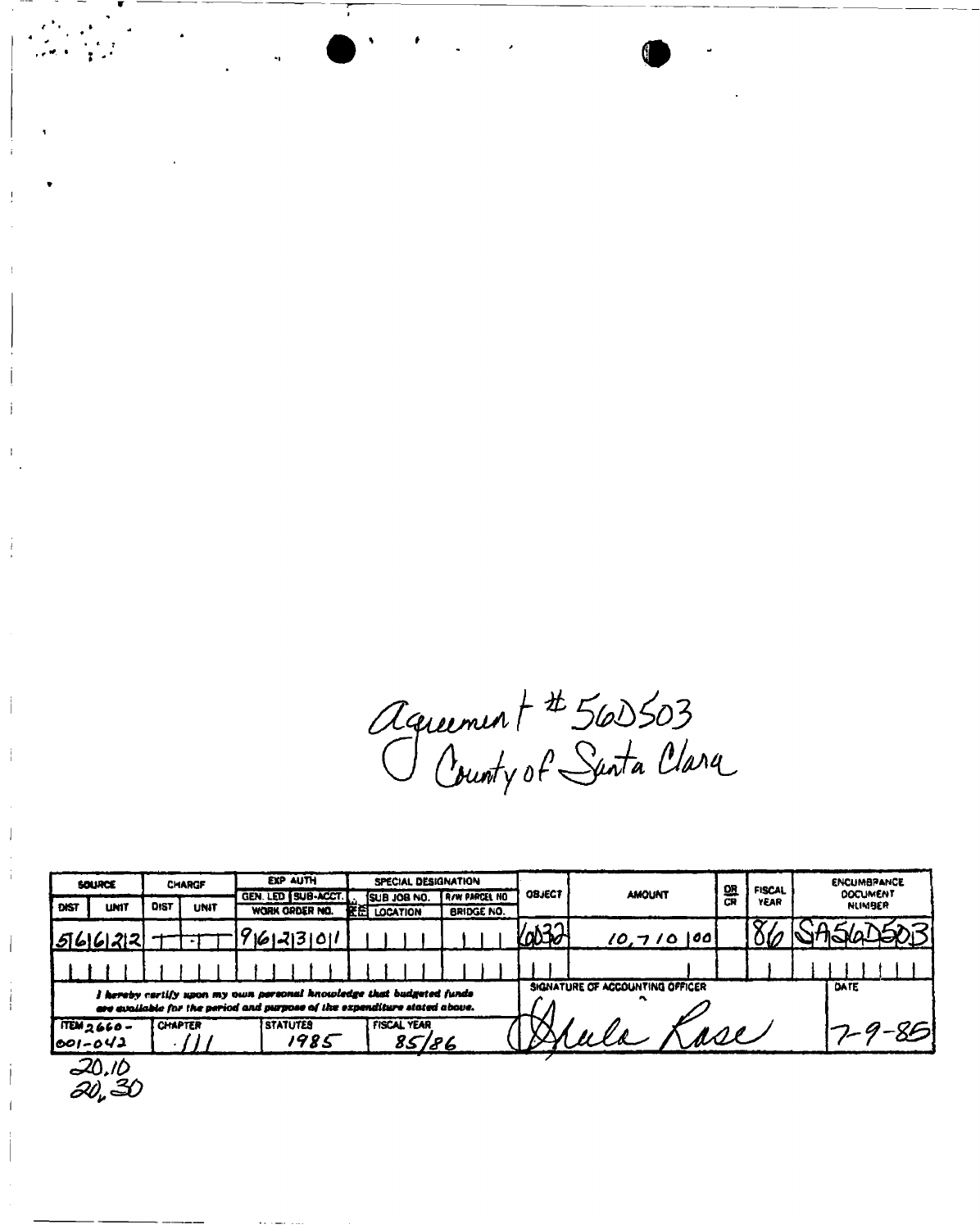# **DEPARTMENT OF TRANSPORTATION**

**DIVISION OF ADMINISTRATIVE SERVICES**  1120 N STREET, P.O. BOX 1499) SACRAMENTO, CALIFORNIA 95807 (916)445-3190

July 22, 1985

CONTRACT NO. 56D503

Board of Supervisors Santa Clara County 70W Hedding St. San Jose, CA 95110

Dear Sirs:

A fully executed copy of the above-referenced contract is enclosed for your files.

Please be sure to include the contract number listed above on all correspondence and invoices to insure prompt service and payment.

Please contact the designated contract administrator regarding work/service under this contract.

Sincerely,

SALLY BARNEY<br>Departmental Contract Officer

 $\blacksquare$ 

Dianne Tamai Dianne Tamai<br>Contract An Contract Analyst

Enclosure

**CO**  c-n *3g* **r>o -Ji.**  Ō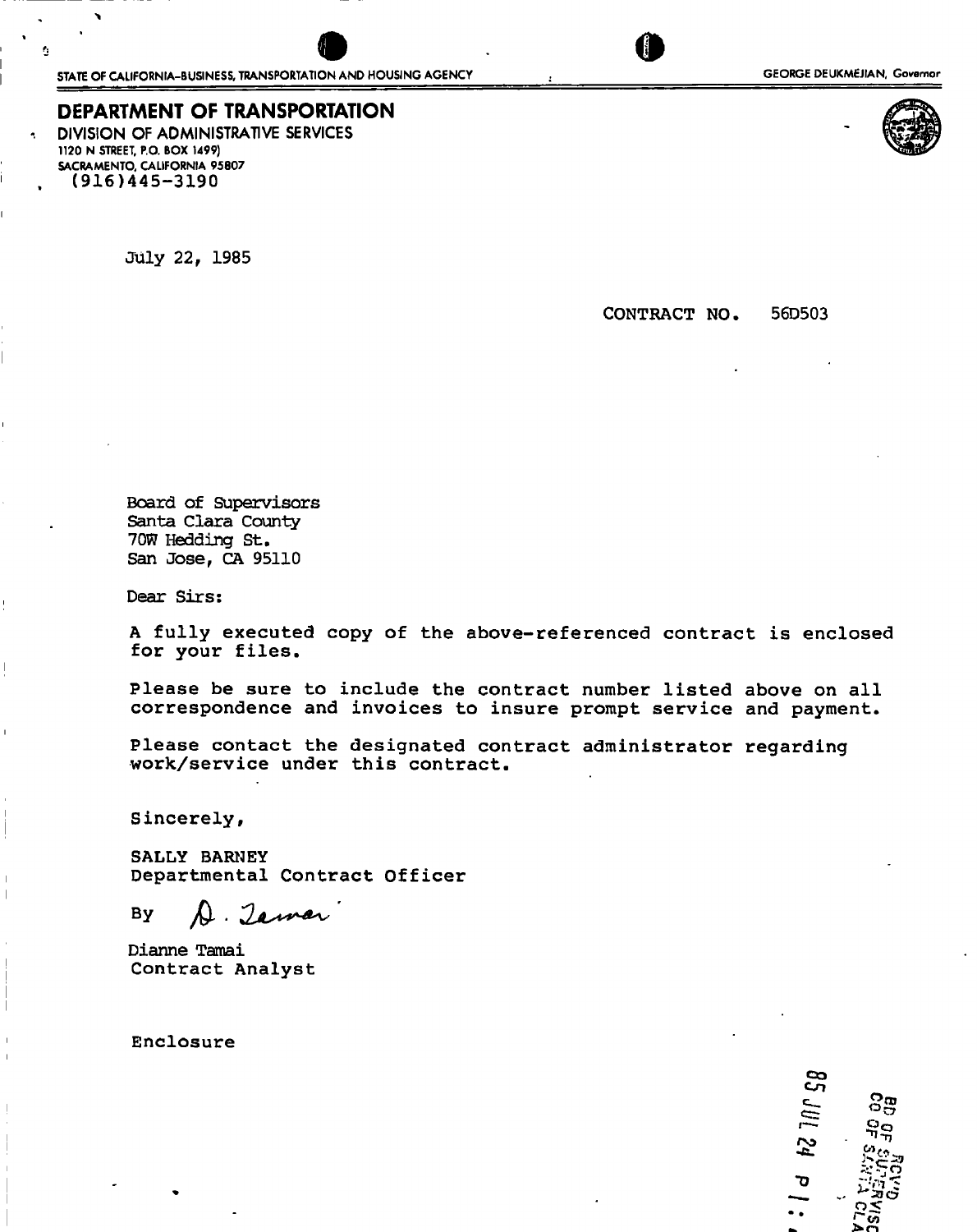

**Office of the Board of Supervisors**  County Government Center, East Wing 70 West Heddfng Street San Jose, California 95110 (408) 299-4321

# **County of Santa Clara**

**California** 

**June 13, 1985** 

Susanne Wilson, District 1 Zoe Lofgren, District 2 Thomas L. Legan, District 3 Rod Diridon, District 4 Dianne McKenna, District S

**Department of Transportation Division of Administrative Services 1120 N. Street, P. 0. Box 1499 Sacramento, CA 95807 Attn: Sally Barney**  Subject: Agreement with Santa Clara County

> **for inspection of bridges on Santa Clara County roads.**

Enclosed you will find **2** original(s) and **0** copies of an agreement between the County of Santa Clara and the parties named above. The Board of Supervisors at its<br>regularly scheduled meeting on  $6/11/85$  authorized regularly scheduled meeting on execution of this agreement on behalf of the County.

After execution of all copies, we would appreciate your returning the pink tagged originals to this office.

Very truly yours,

BOARD OF SUPERVISORS

DONALD M. RAINS, CLERK<br> $\beta_{\mathcal{U}^{\ell}}$  face Villicing

Deputy Clerk

DMR: bw

Ī

Enclosures **(2)**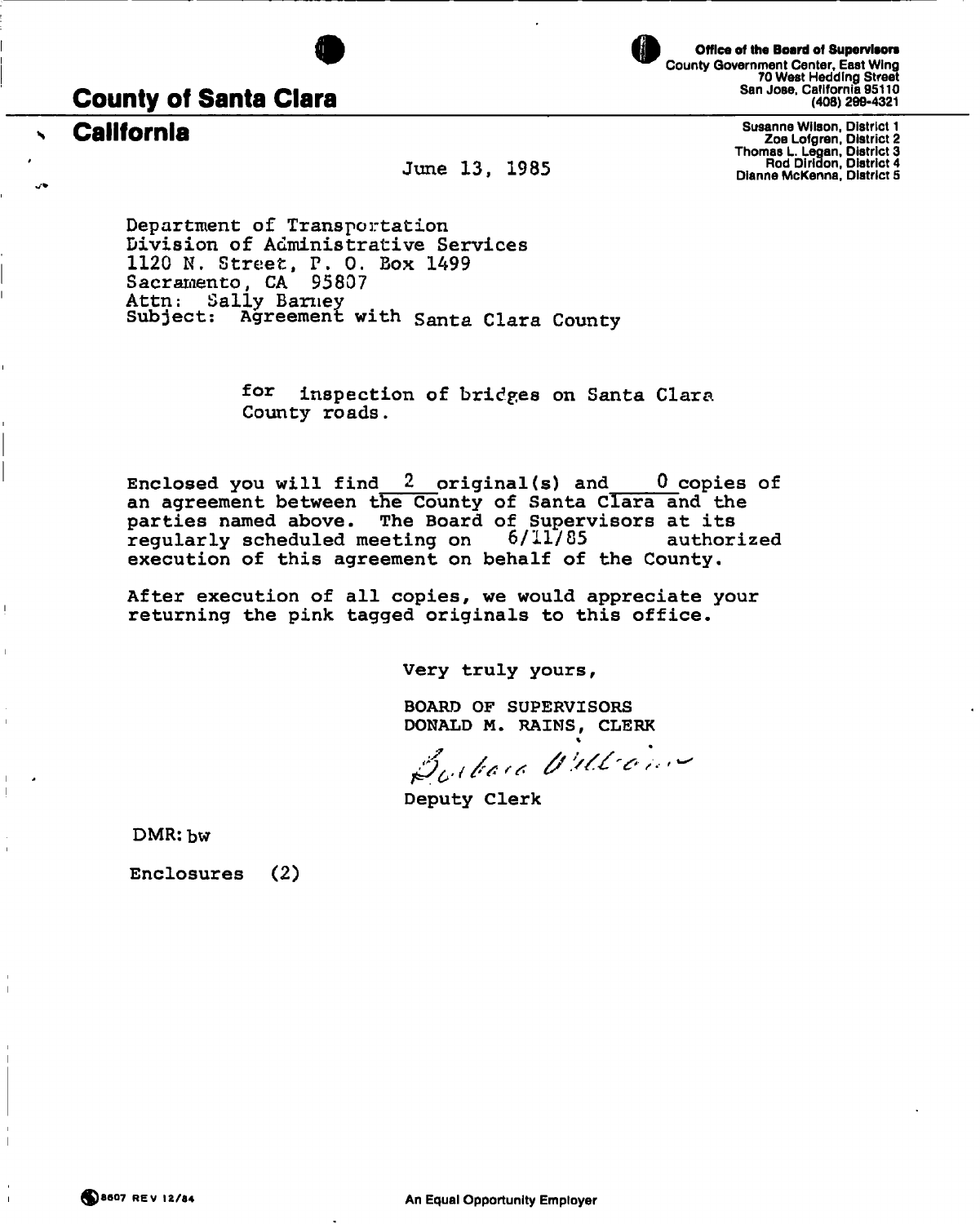| County of Santa Clar                                                                                 |                        |  | <b>Transportation Agency</b><br>1555 Berger Drive<br>San Jose, California 95112 |          |
|------------------------------------------------------------------------------------------------------|------------------------|--|---------------------------------------------------------------------------------|----------|
| <b>California</b>                                                                                    |                        |  |                                                                                 |          |
|                                                                                                      | TRANSMITTAL MEMORANDUM |  |                                                                                 |          |
| Prepared by Wolthausen                                                                               | Page 1 of 3            |  |                                                                                 | S.D.A11' |
| Reviewed by Bruce<br>Submitted by Reading,<br>APPROVED: DIRECTOR $\cancel{\mathcal{M}}$ <sub>2</sub> |                        |  | DATE: May 28, 1985                                                              |          |
| TRANSIT DISTRICT BOARD:                                                                              |                        |  |                                                                                 |          |
| COUNTY BOARD OF SUPERVISORS:                                                                         |                        |  | Agenda Date June 11, 1985 [108] Item No.                                        |          |
| TRANSPORTATION COMMISSION:                                                                           |                        |  |                                                                                 |          |
| SCOTTY A. BRUCE, TRANSPORTATION DEVELOPMENT<br><b>FROM:</b>                                          |                        |  |                                                                                 |          |

SUBJECT: **COUNTY/STATE AGREEMENT RELATING TO INVESTIGATION OF BRIDGES ON COUNTY ROADS** 

#### RECOMMENDED ACTION:

Approve and execute the County/State Agreement relating to investigation of bridges on County roads.

#### FISCAL IMPLICATIONS;

Execution of the attached County/State Agreement will provide State/Federal funds, not to exceed \$10,710, to conduct an engineering investigation and evaluation of 85 bridges on Non Federal Aid County roads. No County matching funds are required. Sufficient funds will be budgeted in the 1985-86 County Road Fund Budget under line item 0023- 6412-2892 Spot Safety Program.

#### REASONS FOR RECOMMENDATION:

Bridge Inventory, Inspection and Rating Program is a prerequisite for participation in the Federal Highway Bridge Replacement and Rehabilitation Program. It is also an excellent tool for prioritizing bridge maintenance improvements. The program requires biennial inspection, re-evaluation of conditions and rating of each County bridge in accordance with prescribed standards. In the past Caltrans has performed these functions. Caltrans staff is now planning to share these functions with the Cities and Counties. Federal financing is available.

This will also provide an opportunity to continuously monitor the Seismic Safety improvements made pursuant to Five-Year Seismic Safety Improvement Program Approved by the Board of Supervisors in April 1981.



**(a)** 1908 REV 5/84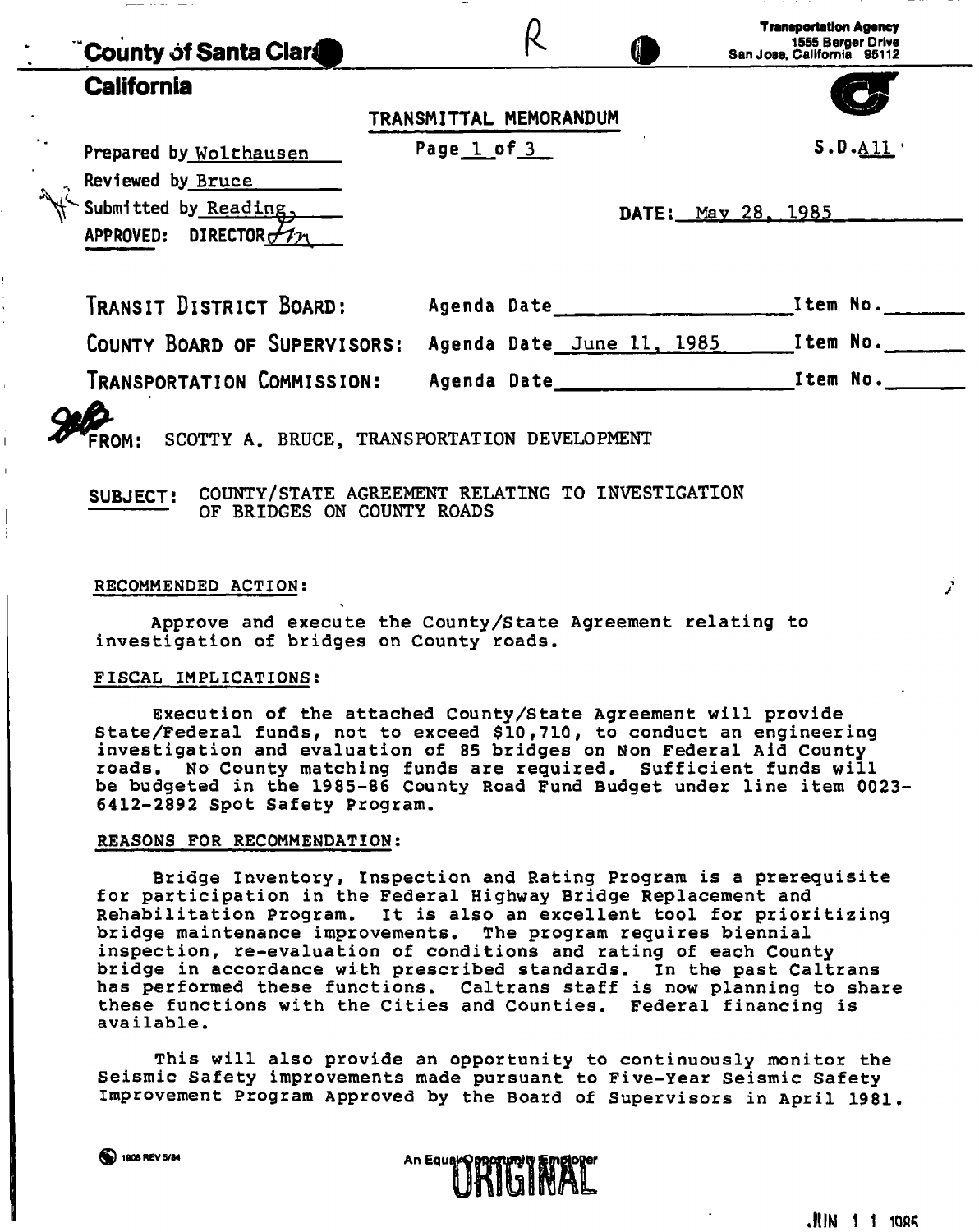

Page  $2$  of  $3$ 

 $\bullet$ <br>DATE: May 28, 198 DATE: May 28. 1985

## TRANSIT DISTRICT BOARD AGENDA DATE:

COUNTY BOARD OF SUPERVISORS AGENDA DATE: June 11, 1985

## TRANSPORTATION COMMISSION AGENDA DATE:

SUBJECT: COUNTY/STATE AGREEMENT RELATING TO INVESTIGATION OF BRIDGES ON COUNTY ROADS

#### BACKGROUND:

The Federal-Aid Highway Act of 1968 established the National Bridge inspection Standards in order to provide for the proper safety inspection of bridges on the Federal Highway System.

The Federal-Aid Highway Acts of 1970-76 authorized funds and established the Special Bridge Replacement Program to replace or reconstruct bridges which have become unsafe because of structural<br>deficiencies, physical deterioration or functional obsolescence. The deficiencies, physical deterioration or functional obsolescence. selection process for replacement is based upon data collected in accordance with the Federal Bridge Inspection Standards.

During 1979-80 the County performed the initial inventory, inspection and rating of the bridges on Non-Federal Aid roads under contract with Caltrans for \$40,000.

#### CONSEQUENCES OF NEGATIVE ACTION:

Federal Funds would not be made available to the County for this project and may adversely affect our ability to qualify for future Federal bridge replacement funds.

#### STEPS FOLLOWING APPROVAL:

- 1. Both original copies of the agreement are to be signed by the appropriate County official.
- 2. Transmit the original copy of each executed agreement with two certified copies of the Board of Supervisor's minutes authorizing execution of the agreement on behalf of the County to:

Department of Transportation Division of Administrative Services 1120 N. Street, P.O. Box 1499 Sacramento, CA 95807

Attention: Sally Barney Assistant Departmental Contracts Officer